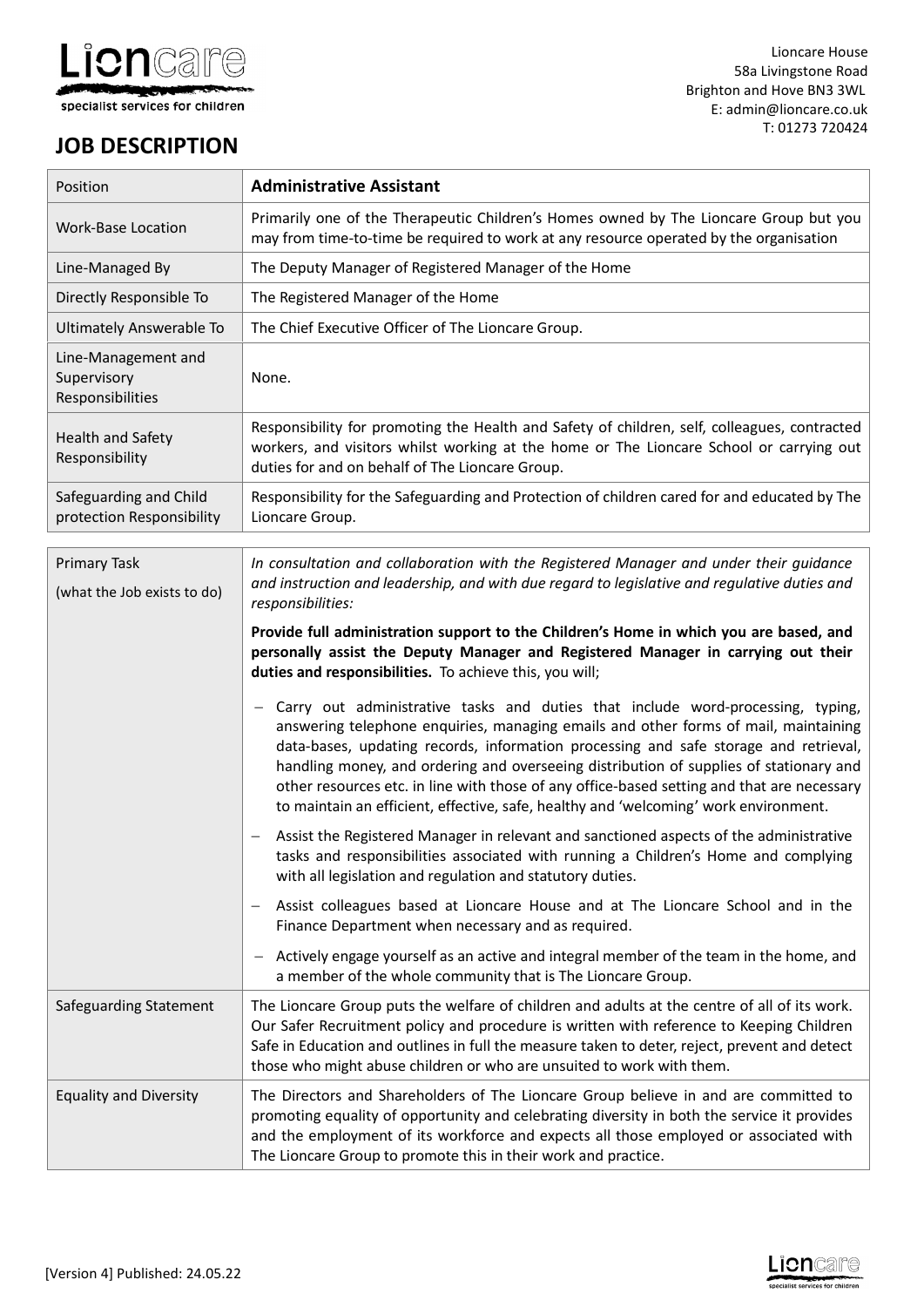**General Tasks and Responsibilities:** In accordance with the stated aims and practice approach of The Lioncare Group, the duties of all employees include:

- 1.1. Carrying out tasks and responsibilities professionally at all times.
- 1.2. Working with integrity, honesty, and openness at all times.
- 1.3. Assist, support, and promote The Lioncare Group within the wider market place.
- 1.4. Work within and uphold and promote the stated aims, objectives, and therapeutic practice approach of The Lioncare Group and adhere to all published guidance, policies, and procedures.
- 1.5. Comply with current legislation, regulation, and guidance relating to the provision of children's social care in a Residential Children's Home and/or education and learning for children in an Independent SEMH School and with particular emphasis on The Children's Homes Regulations and Independent Schools Regulations, and Safeguarding Children and Child Protection duties and responsibilities.
- 1.6. Liaise in a professional manner at all times, and promote effective working relationships and positive links with, clients, colleagues, and agencies working for and associated with the work of The Lioncare Group and its wider community.
- 1.7. Undertake delegated tasks and instructions from managers and others with appropriate authority, to a level of competence expected from the grade of the post.
- 1.8. Prepare for, attend, and engage in all relevant meetings and forums as necessary and appropriate and required.
- 1.9. Prepare for, attend, and fully engage in regular Team Meetings, Individual Supervision Sessions, and Performance Reviews.
- 1.10. Exercise responsibilities under the Health and Safety at Work Act.
- 1.11. Implement and develop the Organisation's policy and practice of Equality and Diversity.
- 1.12. Engage in the process of informal resolution of problems and difficulties that may arise, always in the aim of maintaining a harmonious and collaborative working environment.
- 1.13. Undertake training and continuous professional development as required and necessary including self-study.
- 1.14. Adopt a flexible approach to working times in line with the particular demands of the organisation, including assisting in times of staff shortages, increased workload demands, and in emergency situations and unplanned situations.
- 1.15. Carry out other tasks as required and in accordance with the competence of the position.

**Specific Duties and Responsibilities:** In accordance with the stated aims and practice approach of The Lioncare Group, the key responsibilities and duties of a School Administrator include the following:

#### **2. Supporting the Company:**

- 2.1. Support at all times the Registered Manager in carrying out their duties and responsibilities in relation to the operation of the home.
- 2.2. Inform the Registered Manager and keep them updated of all issues requiring further attention and acting on these where appropriate or were directed to do so, and undertake delegated tasks and instructions from the Registered Manager to a level of competence expected from the grade of post.
- 2.3. Ensure positive links are maintained and improved between the home and all parts of The Lioncare Group and between the home and its neighbours and external agencies and professionals and members of the wider community and public in general.
- 2.4. Take responsibility for developing your understanding of the organisation's clear Therapeutic Community Model of Practice and assist others in ensuring it is consistently applied.
- 2.5. Promote a positive image of the Home and of The Lioncare Group.
- 2.6. Provide the Registered Manager with constructive feedback on the Quality of Care provided by the home, and when instructed to do so by the Registered Manager, carry out tasks and actions that improve the Quality of Care provided by the home.

#### **3. Administrative Tasks and Duties and Responsibilities:**

3.1. Receive and deal with visitors to the home in a professional and courteous manner including ensuring they show identification if they are not known to you, are aware of the parking restrictions in the locality of the home, and are

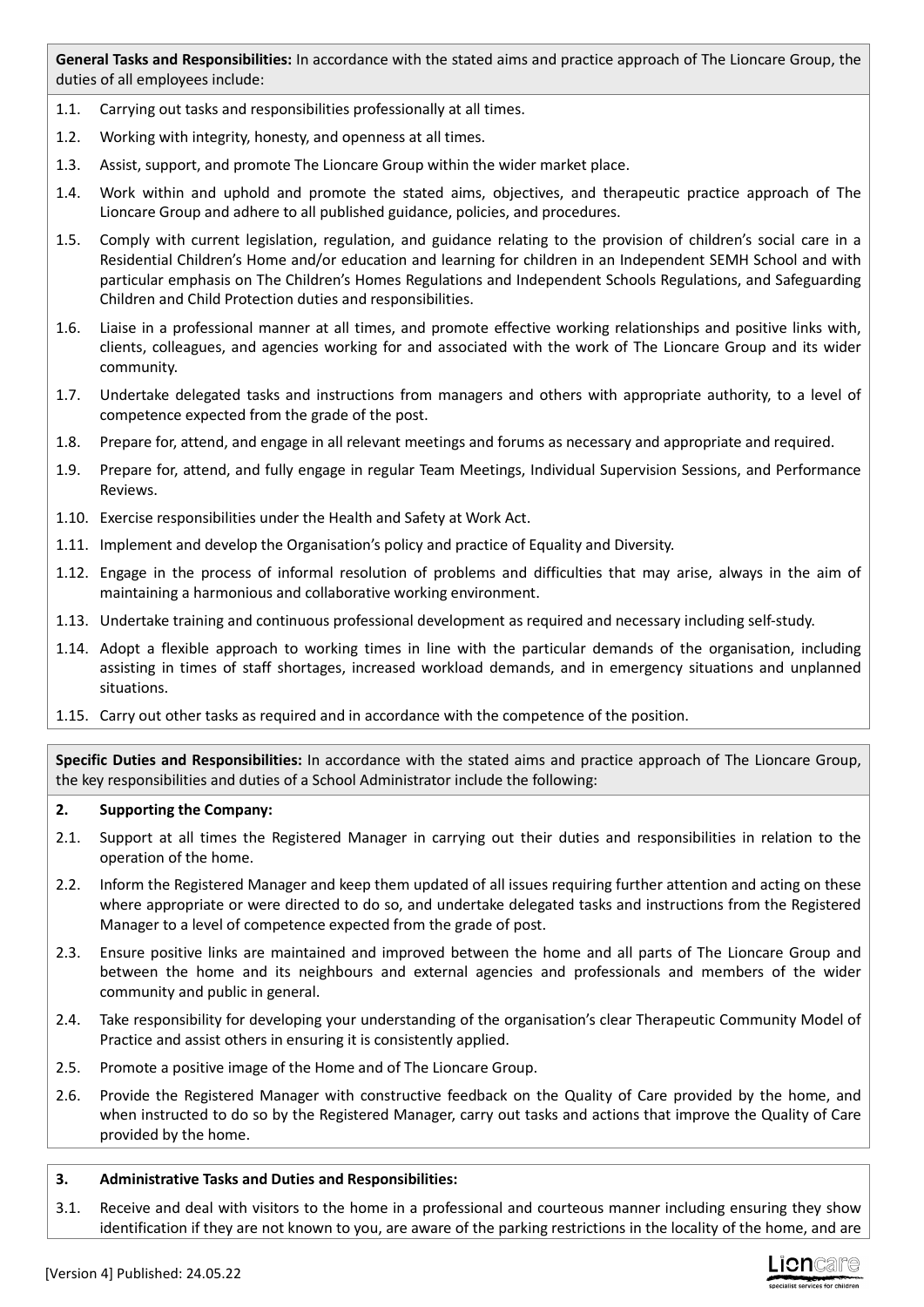aware of the emergency fire evacuation procedure and any other Health and Safety measures in place at any given point in time.

- 3.2. Use I.C.T. Systems including E-mail, Word, Excel and GDrive to produce and manage and share documents and records.
- 3.3. Receive and respond to general enquiries.
- 3.4. Take a pro-active role in helping the home function as a facilitating environment, including good organisation of workspaces and areas and assisting in the day-to-day house-keeping measures in place.
- 3.5. Follow at all times the relevant Health and Safety and Risk Management processes and procedures associated with the home, and the organisation's Lone-Working Policy and Procedure when applicable.
- 3.6. Manage and record incoming and outgoing mail (including E-mail) appropriately and respond to correspondence accordingly and in a professional and timely manner.
- 3.7. Ensure effective workflow through prioritising workload and adopting effective Time-Management strategies and principles.
- 3.8. Under guidance and instruction of the Registered Manager, order and manage stationery, resource, and supplies as necessary.
- 3.9. Answer telephone calls in a professional manner, and monitor, screen, and keep a record of telephone calls including messages.
- 3.10. Manage retention of records and information in an accurate and efficient manner.
- 3.11. Carry out accurate minute-taking at meetings that may include confidential material and information of an upsetting nature.
- 3.12. Under guidance and instruction of the Registered Manager, address and sort problems with utilities and I.C.T. in the home.
- 3.13. Maintain effective and appropriate liaison with the Administrators at The Lioncare School, other Administrative Assistants based in other homes, and colleagues working at Lioncare House and in the Finance Department.
- 3.14. Process manager's Business Charge Card receipts and ensure these are saved in electronic format to the respective folder on the GDrive.
- 3.15. Assist the relevant colleagues in the planning and administration of training for those working at the home.
- 3.16. Conduct yourself in a way that generates, supports and maintains an open, honest and supportive atmosphere in the home in order to develop the growth and development of both adults and children.
- 3.17. Under guidance, assist colleagues in reliably and accurately communicating and sharing relevant and necessary information with Social Workers, Therapists, Independent Reviewing Officers, and other external agencies and professionals and including (when permitted within the child's Care Plan and Placement Plan) parents and members of the child's family.
- 3.18. Through experiential learning and more formal training and coaching routes, develop your understanding of adversity and trauma, their effects on children, and children's responses to them, and use this understanding to improve your own and others professional practice and the quality of your interactions with the children.
- 3.19. Take responsibility for your own professional development.
- 3.20. Explore the values, knowledge and skills of the children's social care profession and use these as a basis to inform and develop your own professional practice.
- 3.21. Understand and accept that professional values and beliefs are not automatically the same as personal values and beliefs and that part of being a professional involves recognition and resolution of this tension in work situations.
- 3.22. Accept that you don't know what you don't know, and that others will know more than you, and this is OK.
- 3.23. Ask for help and advice from others to assist you in developing strategies and coping mechanisms that enable you to bear the unbearable.

## **4. Team Work and Collaboration:**

4.1. Attend and be an active participant in team meetings, which may involve you taking a note of the meeting, and ensure you have read team meeting notes on the rare occasion you are unable to attend in person or virtually.

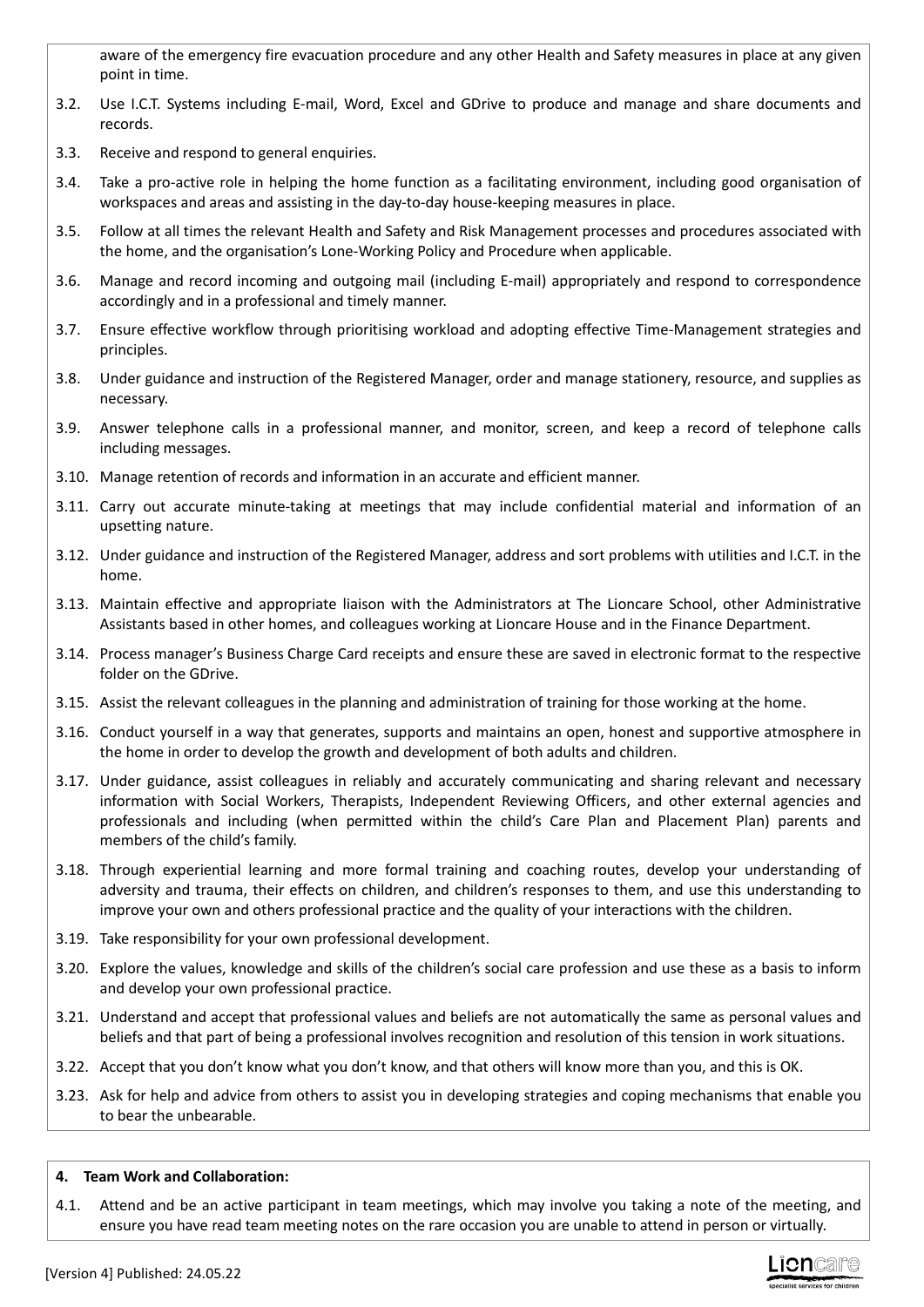- 4.2. Ensure you have read the Independent Person's monthly reports (aka Reg.44 reports) setting out their findings and recommendations following their visit to the home.
- 4.3. Be mindful of and where possible and appropriate support the wellbeing of others with whom you work.
- 4.4. Use your team and colleagues and the wider organisation of The Lioncare Group to develop your knowledge and understanding needed to support improvement in your professional practice.
- 4.5. Be a willing participant in sharing your thoughts and ideas with others in the appropriate forums, and never assume others already know what you are thinking and feeling.
- 4.6. Know that you will be expected to speak in front of others in small and larger groups and meetings; ask for help and advice from others if this is not your area of strength.

### **5. Safeguarding and Risk Management:**

- 5.1. Support the safeguarding culture of the home and organisation whereby all members of the community of the home and the wider organisation of The Lioncare Group share responsibility and concern for the emotional and physical safety of each other.
- 5.2. Assist colleagues and the Registered Manager in the task of ensuring each child's specific safeguarding needs are met.
- 5.3. Accept and act positively to changes in tasks in response to day-to-day changes and emergencies.
- 5.4. Strive to develop your practise to promote the safeguarding of individuals.
- 5.5. Comply with legislative, regulatory, registration and inspection requirements that support the safeguarding of individuals from harm or abuse and ensure others do the same.
- 5.6. Use all forums and tools available to grow your understanding of harm, abuse and safeguarding duty.
- 5.7. Strive to develop your practise to be able to balance positive outcomes for individuals with risk and safety.
- 5.8. Work in partnership and collaboration with others to manage risk to personal safety.
- 5.9. Remain vigilant and alert to situation that have potential to cause children and colleagues harm, and take personal responsibility for taking necessary action to reduce the risk of such a situation occurring before it occurs, and take personal responsibility for informing the Registered Manager or another manager without delay if or when such a situation does occur.

## **6. The Facilitating Environment (the buildings and surrounding area) and Health & Safety:**

- 6.1. Assist colleagues in the task of ensuring that the physical standard of the facilitating environment of the home is maintained at all times to a high standard.
- 6.2. Assist colleagues and the Registered Manager in the task of ensuring that the home provides a safe and appropriate environment in which children can grow and flourish, and in which colleagues and visitors can conduct their work.
- 6.3. In collaboration with the House keeper working in the home, actively and regularly in the course of your normal day-to-day work, inspect, observe, and assess the quality and state of the decoration and maintenance of the building and of the furnishing and fittings and appliances and overall 'feel' of the place, and inform the Registered Manager of anything needing repair or replacement or attention and record this on the Maintenance Sheet when instructed to do so or as and when appropriate.
- 6.4. Work in partnership and collaboration with colleagues to create and develop positive links between the local community and the home, enabling the children to participate fully in the life of the local community and to prevent unacceptable negative impact on the local community through the work of the home.
- 6.5. Establish, maintain and promote effective links with all relevant agencies statutory, voluntary and private as necessary to ensure day-to-day operational requirements of the home and of The Lioncare Group are met.
- 6.6. Take responsibility for your own wellbeing and be open and honest about your feelings in the work place.
- 6.7. Ask for help and advice from others to assist you in managing your own anxiety at those times when you face situations that may feel intensely stressful, and to develop your own strategies for remaining calm.
- 6.8. Seek support and advice from others to assist you in taking responsibility for managing your own personal resources and welfare (including physical and emotional health, time, personal commitment, and motivation)

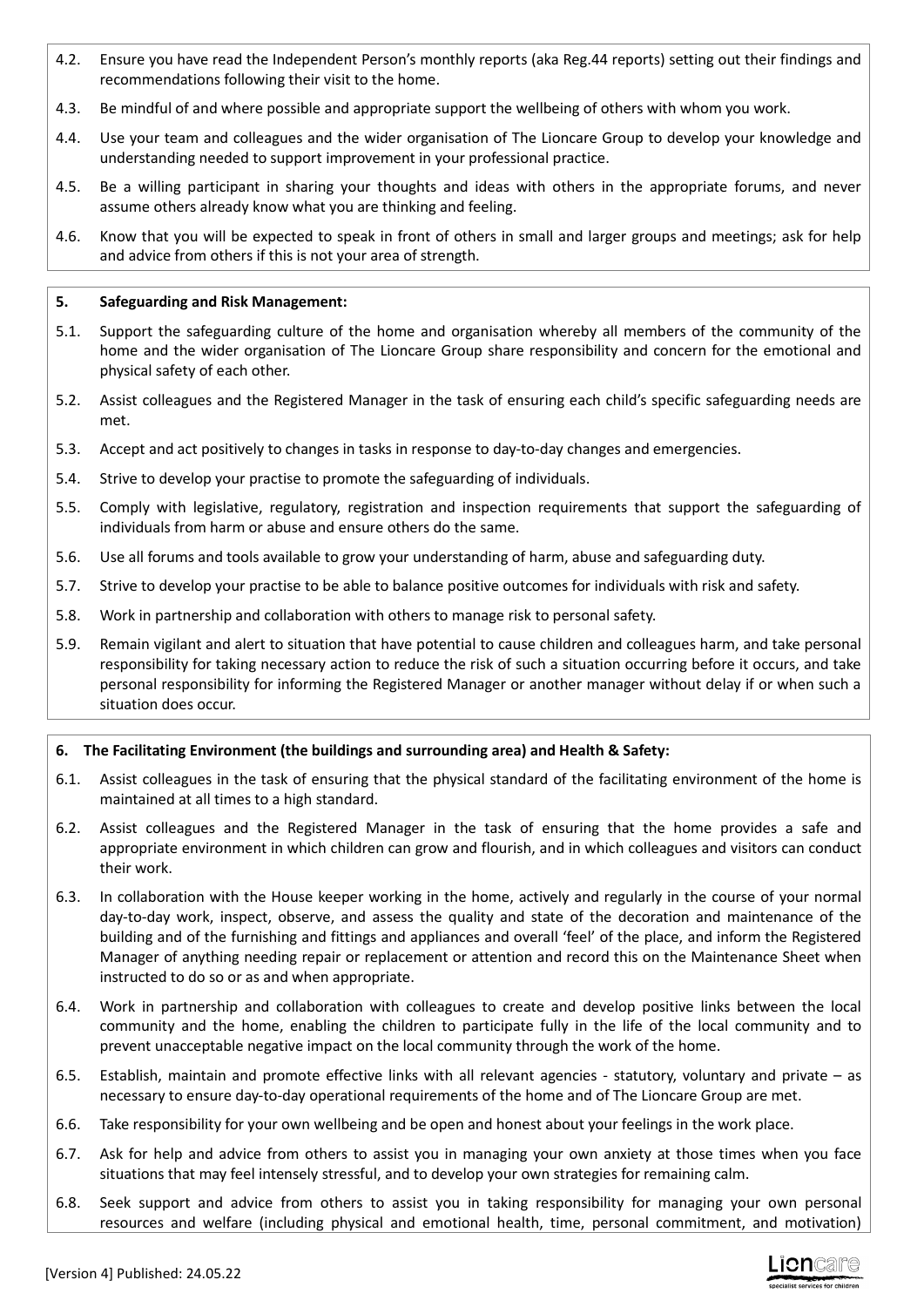through effective and appropriate self-time management and personal organisation, use of support systems, and including taking ownership of own needs and requirements related to your role and seeking support and assistance from others in meeting these needs and resources.

- 6.9. Assist colleagues in the task of developing and improving Health and Safety practices across the organisation.
- 6.10. Comply with all health, safety and security policy and procedures and legal and regulatory requirements and especially Health & Safety in the Workplace and Fire Prevention and Fire Safety.

## **7. Financial Matters:**

- 7.1. Accept personal responsibility for appropriately managing those aspects of finance in which you are involved as part of your normal day-to-day duties and tasks.
- 7.2. Always provide receipts for every purchases you make using the organisation's money and funds; this includes online purchases.
- 7.3. Make yourself familiar with how the petty cash system operates and ensure you follow stated procedures and that you can account for all expenditures made by you in the course of your duties on behalf of The Lioncare Group.
- 7.4. Alert and inform without delay the Registered Manager of any concern you have or hold in regards to suspected or known mismanagement or unauthorized use of the organisation's money and funds and/or children's own money and funds.

## **8. Being a Therapeutic Practitioner<sup>1</sup> in a Therapeutic Community:**

- 8.1. Understand your role, and the boundaries and limits to this role
- 8.2. Grow capacity to acknowledge, use and maintain the boundaries of the Therapeutic Community in which you work
- 8.3. Ask questions so you can develop an understanding of Therapeutic Community methodologies and related theory
- 8.4. Learn how to adapt your own communication in a range of situations that match the needs and understanding of those with whom you are communicating
- 8.5. Gain a working understanding of the concept of Use of Self
- 8.6. Grow your capacity to work both reflectively and reflexively
- 8.7. Explore, through using support systems, your capacity to contain anxiety
- 8.8. Learn experientially the importance of the environmental setting and of the external environment
- 8.9. Grow your understanding of principles of organisational dynamics and how they are enacted in The Lioncare Group and between The Lioncare Group and other organisations
- 8.10. Develop your capacity to be a Participant Observer
- 8.11. Learn what is meant by the term 'The Primary Task of The Lioncare Group, and explore the contribution you make to achieving The Primary Task

**Selection Specification:** The criteria below indicate qualities needed to do the job well. Candidates will be selected according to the extent to which they satisfy these criteria. Evidence of potential will also be considered. Most of the criteria must normally be met in order to qualify for selection.

## **Essential Criteria**

## Knowledge and Experience

- Experience of carrying out administrative work and duties in a professional capacity.
- A reasonable standard of education and general knowledge.
- Some insight into the needs of children living in the care system.
- Awareness of the importance of Safeguarding children.
- A reasonable level of competency in ITC skills including Word, Excel, Email/Internet, and GDrive, and able to operate basic ITC appliances including telephone system, scanners, and photocopiers
- Prior experience of working within a team of professionals.
- Understanding the importance of confidentiality, privacy, dignity and discretion.



 $<sup>1</sup>$  For further detail and explanation, please refer to the Core Competencies as a Therapeutic Practitioner table at the end of this document</sup>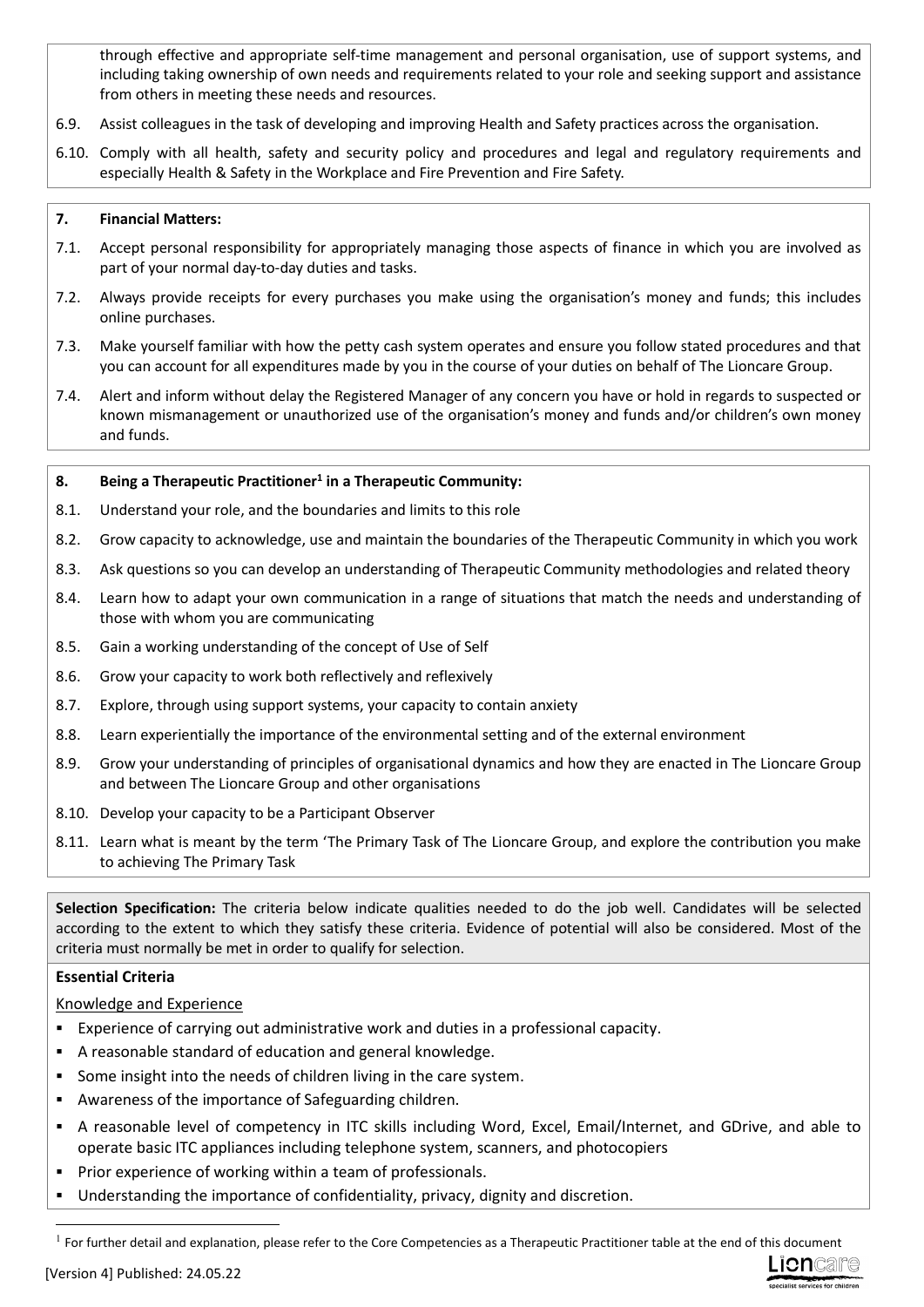- Experience or appreciation of the sometimes-challenging nature of the work of The Lioncare Group.
- Understanding of the importance of practicing Equality and Diversity and confronting discrimination.
- Understanding of the requirements of OFSTED and other regulatory bodies. Skills and Abilities
- Ability to carry out administrative tasks to a high standard.
- Ability to be assertive yet supportive, exercise sanctioned authority, and have good interpersonal skills.
- Ability to work and function as part of a team itself forming part of a larger organisation.
- Good written & oral communication skills, and able to record accurately, objectively, and with clarity.
- Able to record accurately, objectively, and with clarity and produce a professional product.
- Polite and respectful telephone manner including ability to actively listen to what the caller is saying
- Good organisational skills and ability to effectively prioritise self and workload within agreed timescales.
- Ability to work in a dynamic and sometimes challenging environment.
- Ability to receive formal supervision.
- Ability to accept and carry out instruction from others
- Ability to follow instruction, use own initiative when appropriate, and accept personal authority and responsibility.
- Able to work under pressure.
- Ability to relate to and communicate with colleagues and others when they experience strong emotions.

# Personal Qualities

- Honesty
- Openness
- Integrity
- Eagerness and commitment to developing self
- Potential to be reflective and be a reflective practitioner
- **•** Organised
- **-** Confidence
- Mentally and physically fit for the purposes of the work you are to perform
- Able to manage self and others in unfamiliar situations
- Robust and resilient
- Flexible and adaptable to changing situations and demands including working flexible hours when necessary
- Capable of both thinking and doing
- Belief in the value of difficult to reach children
- Commitment to training and self-development

## **Desired Criteria**

- Previous experience of working within an office environment or administrative role.
- Some experience of working in a residential setting for children.
- Understanding of cost awareness and efficiency.
- Willingness to work flexibly if / when necessary.
- Relevant qualification in Business Administration, or a related relevant subject.
- Self-aware, confident, motivated, sense of humour, creativity, conscientious work-ethic.
- **Full clean driving licence**

## **Statement of Variation**

This job description sets out the details of the post at the time it was drawn up. These details may vary without changing the general character of the duties or level of responsibility entailed. Such variation cannot itself justify reconsideration of the grading of the post.